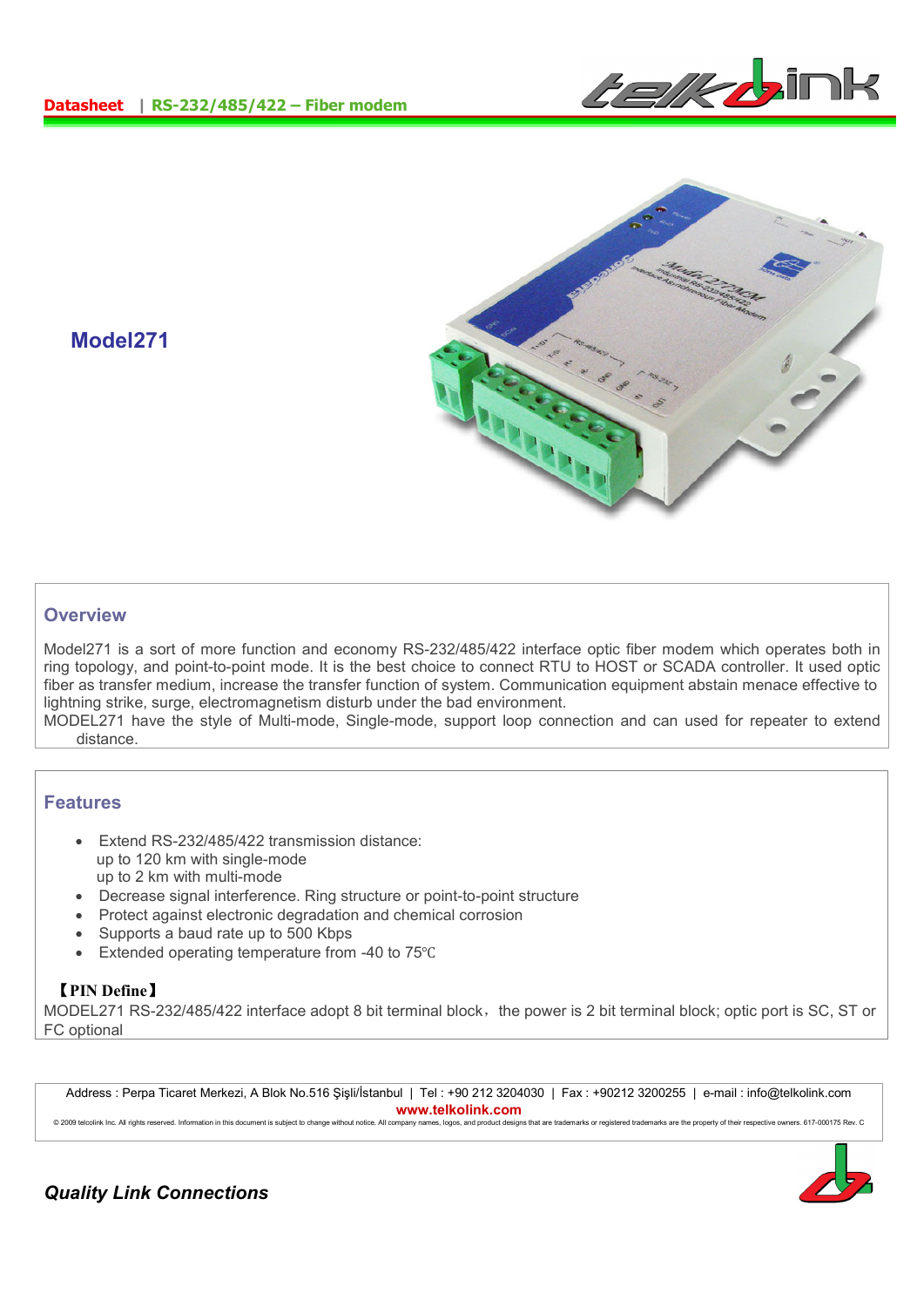



## **GND** GND **RS-485/422 T+/D+** RS-422 TXD+(RS-485signal+) **T- /D-** RS-422 TXD-(RS-485signal -) **R+** RS-422 RXD+ **R-** RS-422 RXD-

**GND** GND **RS-232 IN** RS-232 input(RX) **OUT** RS-232 output (TX) **GND** GND **Fiber interface IN** Fiber input **OUT Fiber output** 

## 【**LED Indicator light**】

MODEL271 has 3 indicator light, It is convenient for your project: **Power** Red light, ON: power is ON **RxD** Green light, Blinking when fiber is transmitting data **TxD** Green light, Blinking when fiber is receiving data

# **Applications**

#### **Loop road application**

As users require, MODEL271 can connect multi-equipment with the same or different interface to the same loop road.

#### **Master and Slave communication theory:**

#### 1. Master send data

When Master send data from OUT port , because MODEL271 support loop, at the same time of slave's RTU1 received the data, the data send from RTU1's send port to the next Terminal Unit (RTU2)'S receive port. In turn, all Slave receive the data from Master, but because MODEL271 is half –duplex working mode, Master's input port do not receive data. 2. Slave send data

When Slave send data, data come to Master pass loop from send port, Master do not send data. For example RTU2 send data, data come to Master from RTU3, RTU3 and Master receive the data, but RTU1 did not receive the data.

Address : Perpa Ticaret Merkezi, A Blok No.516 Şişli/İstanbul | Tel : +90 212 3204030 | Fax : +90212 3200255 | e-mail : info@telkolink.com **www.telkolink.com**

© 2009 telcolink Inc. All rights reserved. Information in this document is subject to change without notice. All company names, logos, and product designs that are trademarks or registered trademarks are the property of th

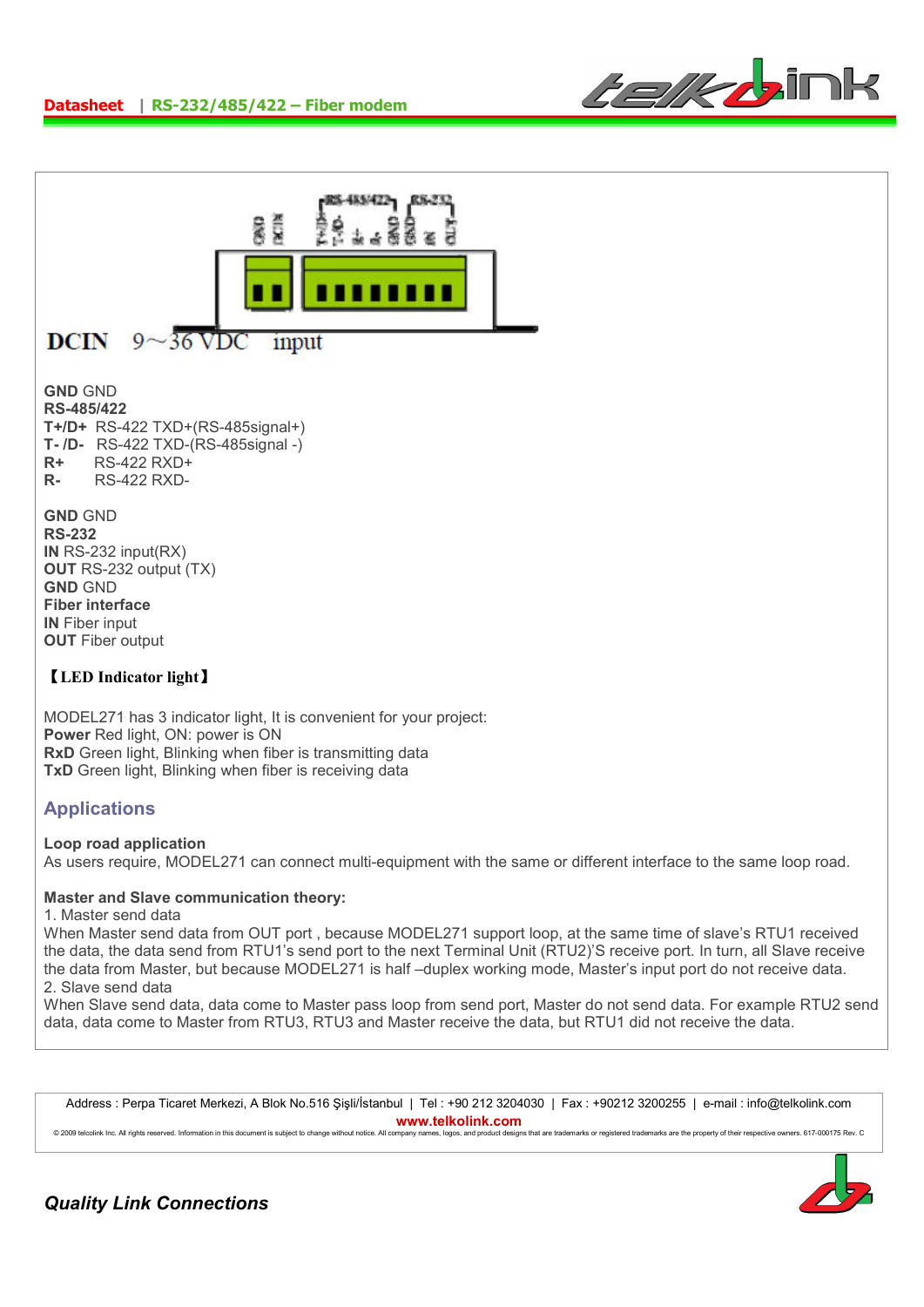



**\*Note:** When loop application (Fiber optic Ring topology), only one Master allow to Master MODEL271, all other Slaves are to Slave MODEL271.

## **Specification**

#### **Parameter**

Standard: EIA RS-232,RS-485,RS-422 Transfer rate: 0-120Kbps, auto sense signal rate Transmission:RS-232 port 15m RS-485/422 port 1200m Optic port multi-mode 2-5KM Single-mode 20-120KM Type: RS-232/485/422 interface adopt 8 bit terminal block, optic port SC, ST or FC

#### **Environment**

Operating temperature: -40℃ to 70℃ Storage temperature: -40 to 85℃ Humidity: Relative humidity 5% to 95% **Power supply**  Power input: 9V~36V DC , consumption 2W **Dimension**  H×W×L: 100mm×69mm×22mm Shell: Iron Color: White Weight: 230g

Address : Perpa Ticaret Merkezi, A Blok No.516 Şişli/İstanbul | Tel : +90 212 3204030 | Fax : +90212 3200255 | e-mail : info@telkolink.com **www.telkolink.com**<br>ompany names, logos, and product designs that are trademarks or registered trademarks are the property of their respective owners. 617-000175 Rev. C © 2009 telcolink Inc. All rights reserved. Information in this document is subject to change without notice. All company names, logos, and product de